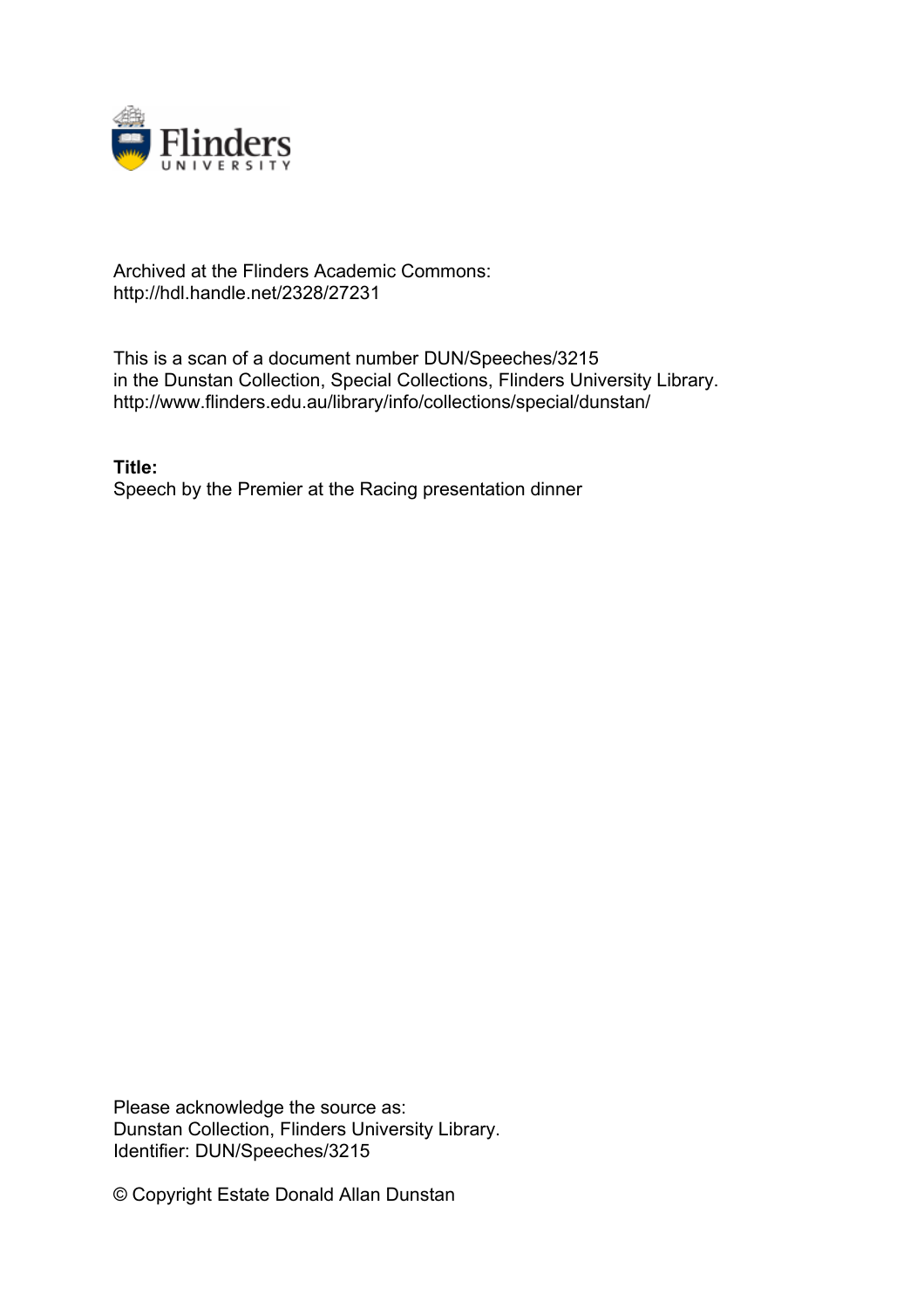r  $3215$ 

## SPEECH BY THE PREMIER OF SOUTH AUSTRALIA AT THE RACING PRESENTATION DINNER, 17th AUGUST. 1967.

Mr. Chairman, etc.

 $\mathbf{A}$ 

I am very pleased to have this opportunity of being with you this evening and to be given the responsibility of proposing this important Toast to Racing. I compliment you Mr. Chairman, on the organisation of this function bringing together as it does representatives of all sections of the community in South Australia associated with and interested in the racing of horses.

I think you are all aware that I am not an expert on racing matters, and I do not propose to pretend to be able to give you advice this evening on any problems you may have associated with the sport of racing. Although I am not averse to studying form in a number of activities, I do not seem to find time to closely study the form of race horses. Nevertheless:, I recognise that racing is a matter of considerable interest to many members <sub>D</sub>On<sub>Stan</sub> Council Community Clinders University Library.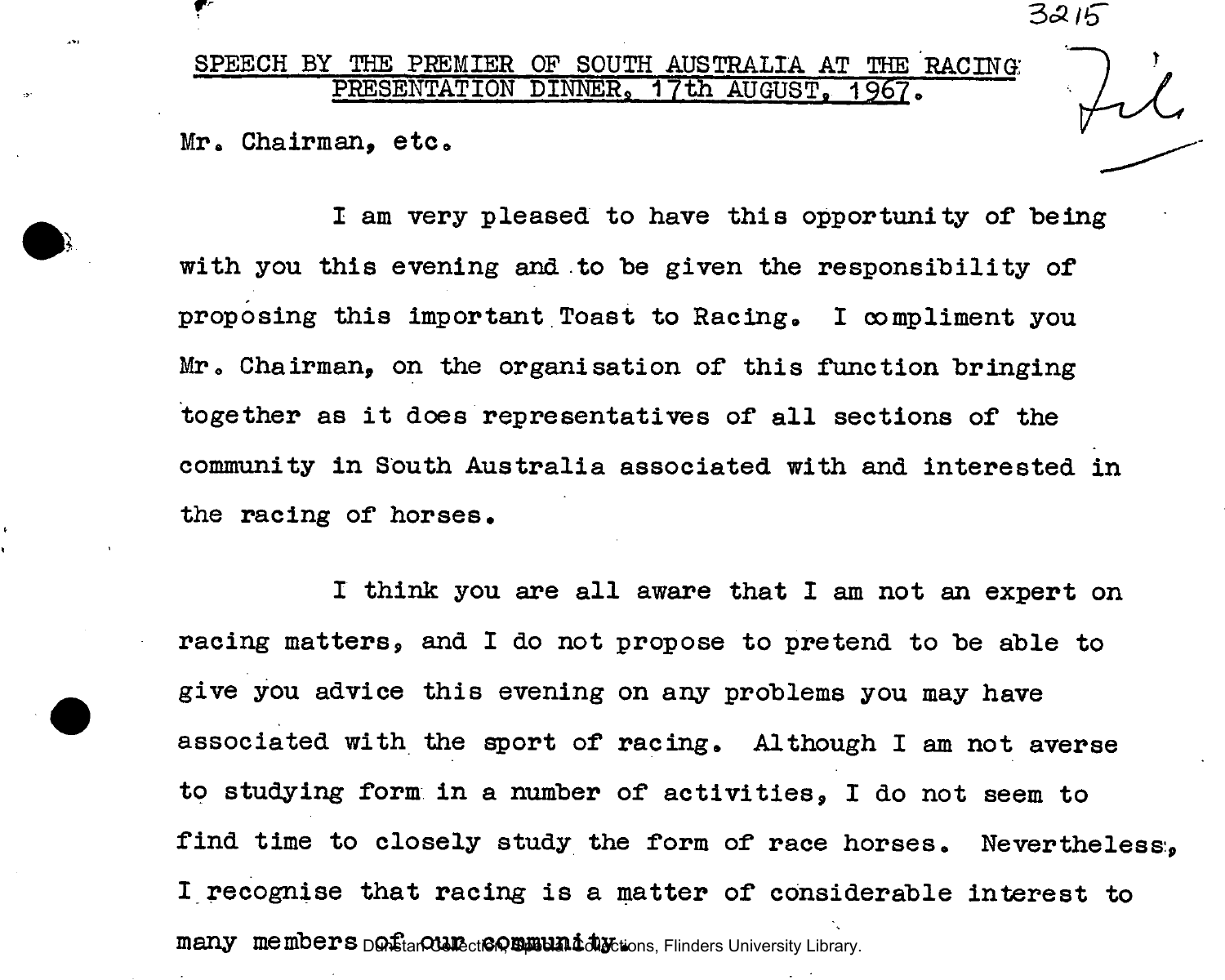Whilst racing has been known through the ages as the "sport of kings" it is also the sport of many thousands of our average citizens throughout the State. It provides them with a recreational facility which captivates their interest, and in doing so I believe it provides an aspect of their well-being. The old adage of "all work and no play makes Jack a dull boy" is as true today as when it was first coined, and the activities of racing clubs provide an important contribution towards the "play" of a large section of our community.

However, racing is not merely a sport alone because many aspects associated with it combine to make it an important industry in South Australia, There is at present a large amount of capital invested in the bloodhorse breeding industry in South Australia, and I am very happy to say that this industry has had much success particularly in recent years.

Dunstan Collection, Special Collections, Flinders University Library.

**2.**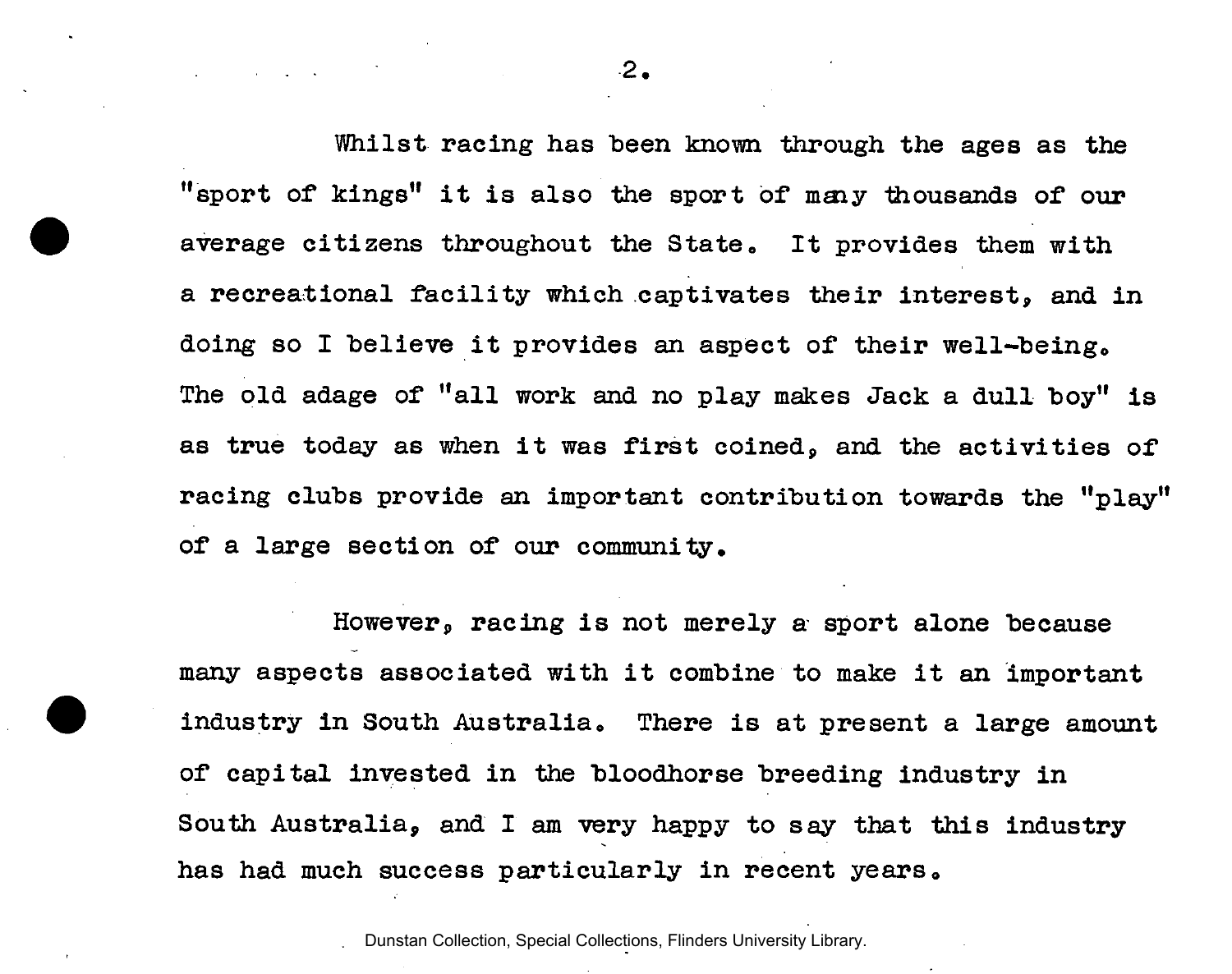**3** 

The training, care, and riding of horses are other aspects which provide employment within our State, and then there is the large body of people who derive employment from the various functions necessary to stage each race meeting. I am glad to know that all sections of the sport and industry are able to combine in this dinner tonight, and I compliment the South Australian Jockey Club for their organisation not only of this dinner but for their administration of racing in South Australia.

to<br>I referred a moment ago/the breeding industry and the activities of our trainers and jockeys. The outstanding success which South Australian horses have achieved at Interstate Carnivals over recent years has established South Australian racing on a very high plain. I believe that the Australian racing on a very high plain. I believe that the men associated with the breeding industry in South Australia are<br>men of knowledge and foresight, and I believe that the breeding men of the breeding and I believe that the breeding problems in the breeding Dunstan Collection, Special Collections, Flinders University Library.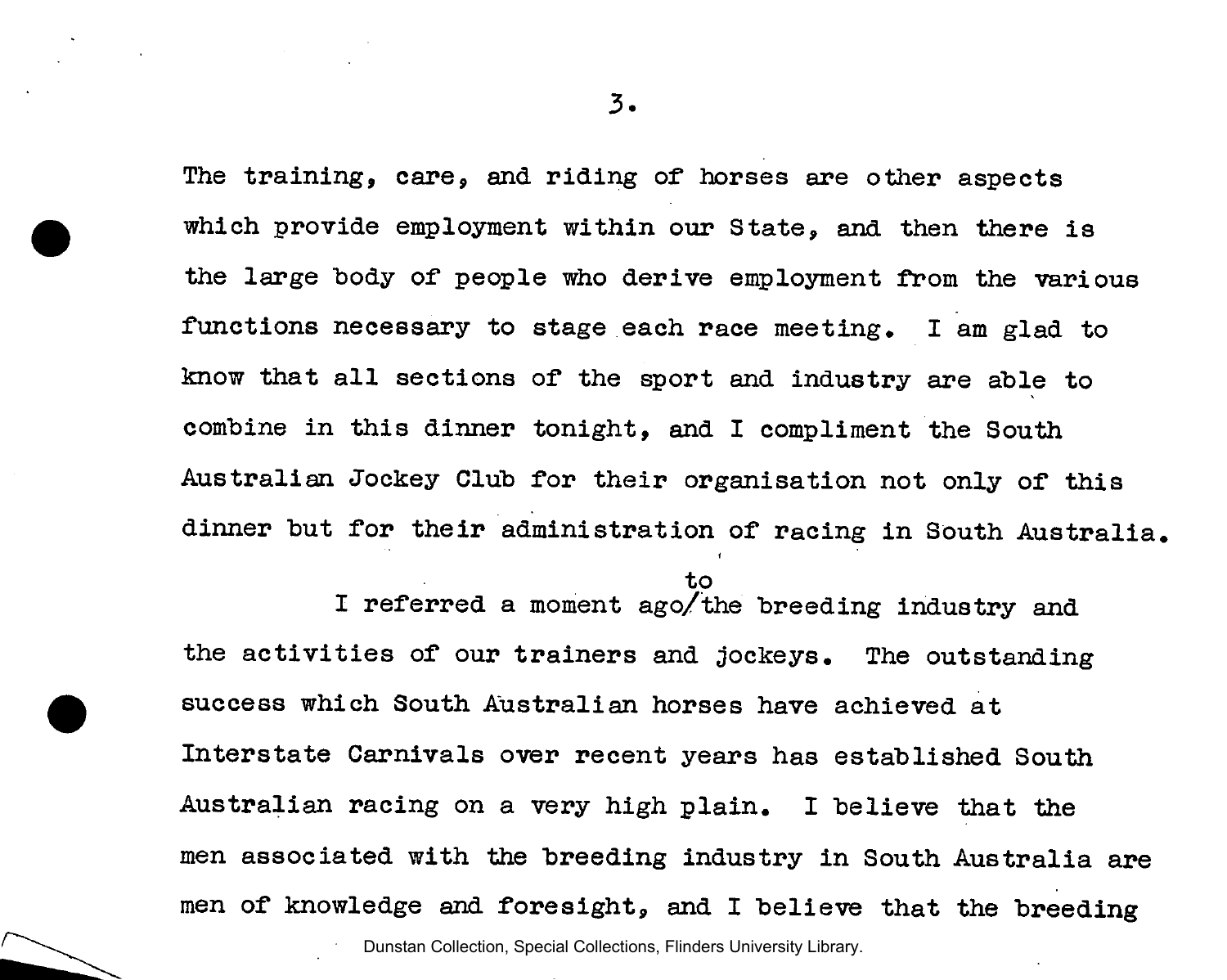industry in South Australia faces the future with every expectation of success. There can be no doubt also about the ability of our trainers and jockeys, and one only has to point to the record of Galilee trained by our South Australian trainer Bart Cummings, and ridden by South Australian jockey John Miller, to know that we lack nothing in South Australia in the ability to properly prepare horses for racing. With the breeding industry established on a high plain and the proven ability of our trainers and jockeys, owners can look forward with confidence to successful activities with their horses.

For a long time South Australian racing did not have the benefit that off-course totalizator facilities in other States had given to racing in the respective States. The Labor Government recognised this need and the South Australian Totalizator Agency Board has been firmly established on a basis which will ensure its success. This will surely enable racing in South  $\text{AugH}_2^{\text{up}}$  (allection, Special Collections, Flinders University Library.  $\text{flagn}$  plain.

4.